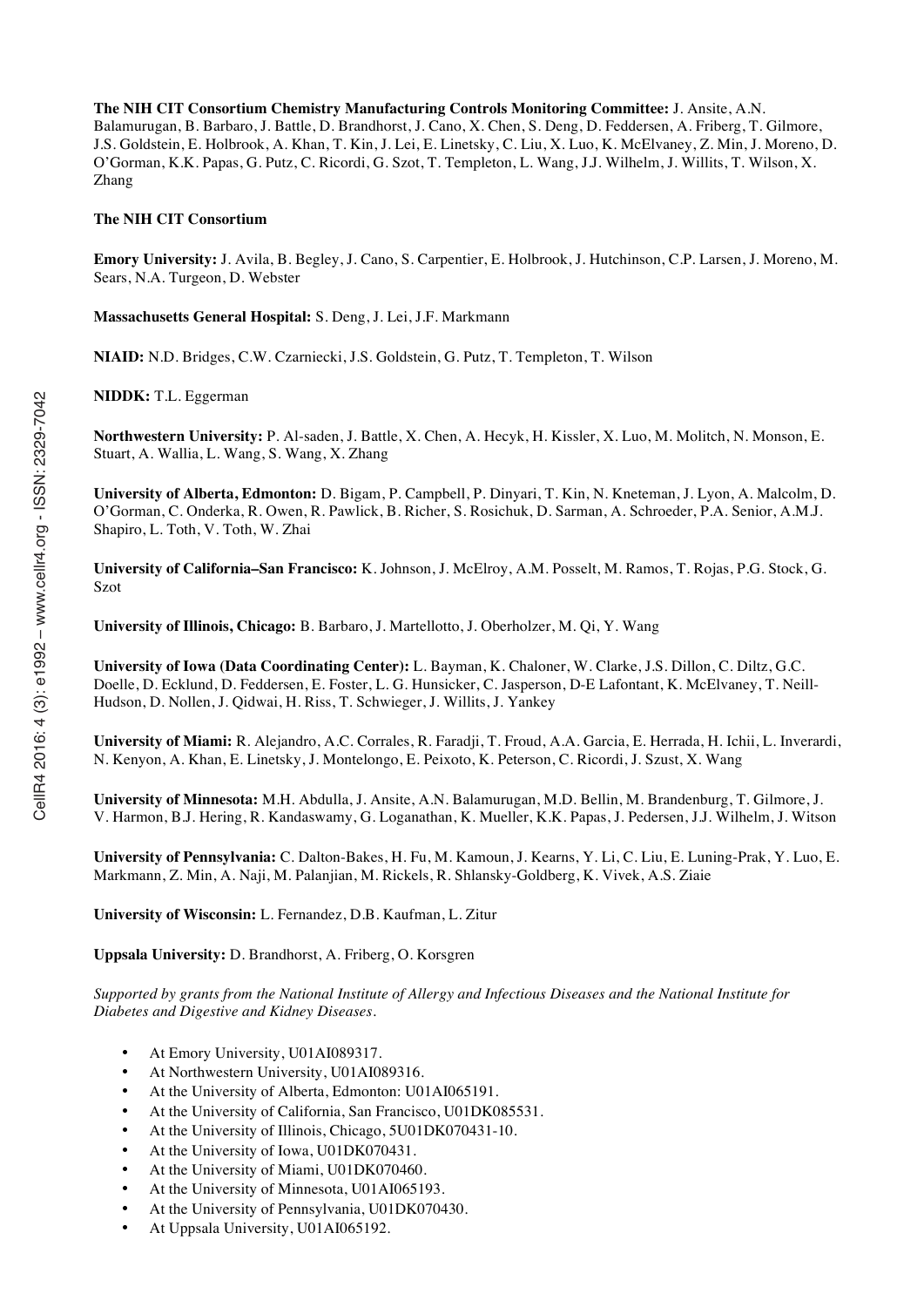*In addition, the study was supported by the following GCRC and CTSA awards:*

- At Emory University: UL1TR000454.
- At Northwestern University: 5UL1RR025741 and 8UL1TR000150.
- At the University of California, San Francisco, UL1TR000004.
- At the University of Illinois, Chicago, UL1TR000050.
- At the University of Miami: 1UL1TR000460.
- At the University of Minnesota: 5M01-RR000400 and UL1TR000114.
- At the University of Pennsylvania: UL1TR000003.

Address correspondence to: Camillo Ricordi MD, Chairman, CIT Steering Committee, ricordi@miami.edu

## **To cite this article**

*Raw Material Specification, Ricordi Infusion Bag – Standard Operating Procedure of the NIH Clinical Islet Transplantation Consortium*

CellR4 2016; 4 (3): e1992